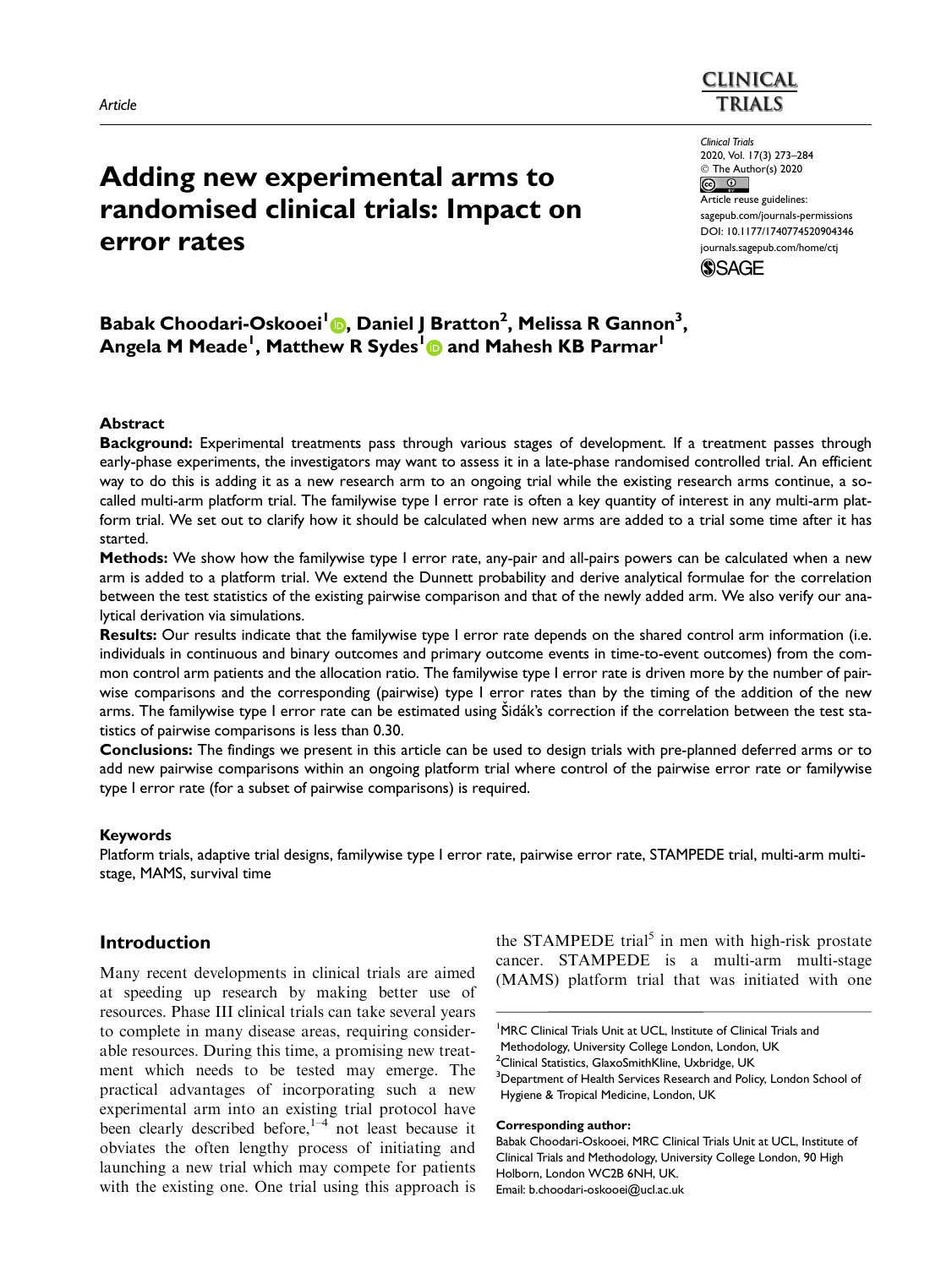common control arm and five experimental arms assessed over four stages. Five new experimental arms have been added since its conception $<sup>1</sup>$  – see next section</sup> for further design details. This was done within the paradigm of a 'platform' that has a single master protocol in which multiple treatments are evaluated over time. It offers flexible features such as early stopping of accrual to treatments for lack-of-benefit or adding new research treatments to be tested during the course of a trial. There might also be scenarios when at the design stage of a new trial another experimental arm is planned to be added after the start of the trial, that is, a planned addition. An example of this scenario is the RAMPART trial in renal cancer – see "Results" section and online Supplemental Appendix for design details. In some platform designs, however, the addition of the new experimental arm would be intended but not specially planned at the start of the platform, that is, unplanned, and is opportunistic at a later stage. In other words, in the planned scenario, the addition of a new research arm at a later stage is clearly foreseen at the design stage, whereas in the unplanned scenario the opportunity or need to assess a further comparison

becomes apparent during the trial. The type I error rate is one of the key quantities in the design of any clinical trial. Two measures of type I error in a multi-arm trial are the pairwise type I error rate (PWER) and familywise type I error rate (FWER). The PWER is the probability of incorrectly rejecting the null hypothesis for the primary outcome of a particular experimental arm at the end of the trial, regardless of other experimental arms in the trial. The FWER is the probability of incorrectly rejecting the null hypothesis for the primary outcome for at least one of the experimental arms from a set of comparisons in a multi-arm trial. It gives the type I error rate for a set of pairwise comparisons of the experimental arms with the control arm. In trials with multiple experimental arms, the maximum possible FWER often needs to be calculated and known – see the review by Wason et al. $6$  for details. In some multi-arm trials, this maximum value needs to be controlled at a predefined level. This is called a strongly controlled FWER as it covers all eventualities, that is, all possible hypotheses.<sup>7</sup> Dunnett<sup>8</sup> developed an analytical formula to calculate the FWER in multi-arm trials when all the pairwise comparisons of experimental arms against the control arm start and conclude at the same time. However, it has been unclear how to calculate the FWER when new experimental arms are added during the course of a trial.

The purpose of this article is threefold. First, we describe how the FWER, disjunctive (any-pair) and conjunctive (all-pairs) powers – see ''Methods'' section for their definitions – can be calculated when a new experimental arm is added during the course of an existing trial with continuous, binary, and time-to-event outcomes. Second, we describe how the FWER can be strongly controlled at a prespecified level for a set of pairwise comparisons in both planned (i.e. the added arm is planned at the design stage) and unplanned (e.g. such as platform designs) scenarios. Third, we explain how the decision to control the PWER or the FWER in a particular design involves a subtle balancing of both practical and statistical considerations.<sup>9</sup> This article outlines these issues and provides guidance on whether to emphasise the PWER or the FWER in different design scenarios when adding a new experimental arm.

The structure of the article is as follows. In the next section, the design of the STAMPEDE platform trial is presented. In ''Methods'' section, we explain how the FWER, disjunctive, and conjunctive powers are computed when a new experimental arm is added to an ongoing trial. In ''Results'' section, we present the outcome of our simulations to verify our analytical derivation. We also show two applications in both planned (i.e. RAMPART trial in renal cancer) and platform design (i.e. STAMPEDE trial) settings. We then propose strategies that can be applied to strongly control the FWER when adding new experimental arms to an ongoing platform trial in scenarios where such a control is required. Finally, we discuss our findings.

#### An example: STAMPEDE trial

 $STAMPEDE<sup>1</sup>$  is a multi-arm multi-stage (MAMS) platform trial for men with prostate cancer at high risk of recurrence who are starting long-term androgen deprivation therapy. In a four-stage design, five experimental arms with treatment approaches previously shown to be safe were compared with a control arm regimen. In this trial, the primary analysis was carried out at the end of stage 4, with overall survival as the primary outcome. Stages 1 to 3 used an intermediate outcome measure of failure-free survival. As a result, the corresponding hypotheses at interim stages played a subsidiary role – that is, used for lack-of-benefit analysis on an intermediate outcome, not for making claims of efficacy. We, therefore, focus here on the primary hypotheses on overall survival at the final stage – for designs with both lack-of-benefit and efficacy stopping boundaries see the articles by Blenkinsop et al.<sup>10</sup> and Blenkinsop and Choodari-Oskooei.<sup>11</sup>

Recruitment to the original arms began late in 2005 and was completed early in 2013. The design parameters for the primary outcome at the final stage were a (one-sided) pairwise significance level of 0.025, power of 0.90, and the target hazard ratio of 0.75 on overall survival which required 401 control arm deaths (i.e. events on overall survival). An allocation ratio of  $A = 0.5$  was used for the original comparisons so that, over the long term, one patient was allocated to each experimental arm for every two patients allocated to control. Because distinct hypotheses were being tested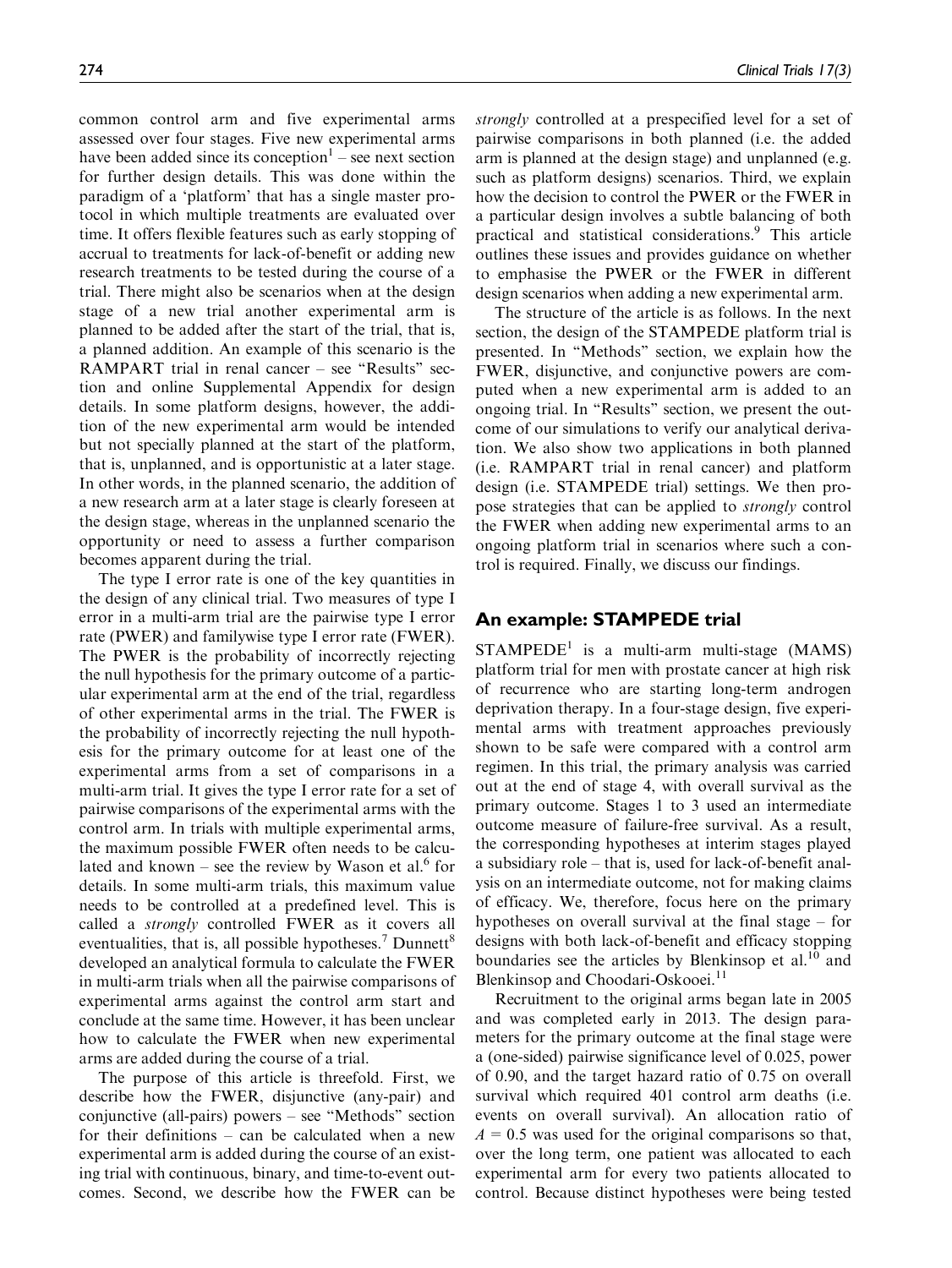

Figure 1. Schematic representation of the control and experimental arm timelines in the STAMPEDE trial. Bottom section: the thick horizontal bars represent the accrual period, and the following solid lines represent the follow-up period. Top section: the striped bars represent the period when the recruited control arm patients overlap during this period between different pairwise comparisons. The colours of the stripes represent the colours of each pairwise comparison. For example, the striped bar that is labelled as  $S(1, 2, 4; 6)$  represents the period when the recruited control arm patients are shared between the original pairwise comparisons 1, 2, and 4 and the sixth newly added comparison during this period.

in each of the five experimental arms, the emphasis in the design for STAMPEDE was on the pairwise comparisons of each experimental arm against control, with emphasis on the strong control of the PWER. Out of the initial five experimental arms, only three of them continued to recruit through to their final stage. Recruitment to the other two arms stopped at the second interim look due to lack of sufficient activity.

Since November 2011, five new experimental arms have been added to the original design. Figure 1 presents the timelines for different arms, including three of those added later. Note that patients allocated to a new experimental arm are only compared with patients randomised to the control arm contemporaneously, and recruitment to the new experimental arm(s) continues for as long as is required. Therefore, the analysis and reporting of the new comparisons will be later than for the original comparisons. Figure 1 also shows the recruitment periods when the pairwise comparisons of the newly added experimental arms with the control overlap with each other as well as with those of the original comparisons – see the top section of Figure 1.

### Methods

In this section, we first present the formulae for the correlation of the two test statistics when one of the comparisons is added later in trials with continuous, binary, and survival outcomes. We then describe how Dunnett's test can be extended to compute the FWER, as well as conjunctive and disjunctive powers when a new arm is added mid-course of a two-arm trial.

#### Type I error rates when adding a new arm

In a two-arm trial, the primary comparison is between the control group  $(C)$  and the experimental treatment (E). The parameter  $\theta$  represents the difference in the outcome measure between the two groups. In the notation of this article, the control group is always identified with subscript 0. For continuous outcomes,  $\theta$  could be the difference in the means of the two groups  $\mu_1 - \mu_0$ ; for binary data difference in the proportions  $p_1 - p_0$ ; and for survival data a log hazard ratio (log HR).

The efficient score statistic for  $\theta$  (based on the available data and calculated under the null hypothesis that  $\theta = 0$ ) is represented by S with V being Fisher's (observed) information about  $\theta$  contained in S. Conditionally on the value of  $V$ , in large samples (which is the underlying assumption throughout this article), S follows the normal distribution with mean  $\theta V$  and variance V, that is,  $S \sim N(\theta V, V)$ . In the survival case, S and V are the logrank test statistic and its null variance, respectively.

In practice, the progress of a trial can be assessed in terms of 'information time' t because it measures how far through the trial we are. $12$  In the case of continuous and binary outcomes,  $t$  is defined as the total number of individuals accrued so far divided by the total sample size. In survival outcomes, it is defined as the total number of events occurred so far divided by the total number of events required by the planned end of the trial.<sup>12</sup> In all cases  $t = 0$  and  $t = 1$  correspond to the beginning and end of the trial, respectively. In continuous, binary, and survival outcome data, S has independent and normally distributed increment structure.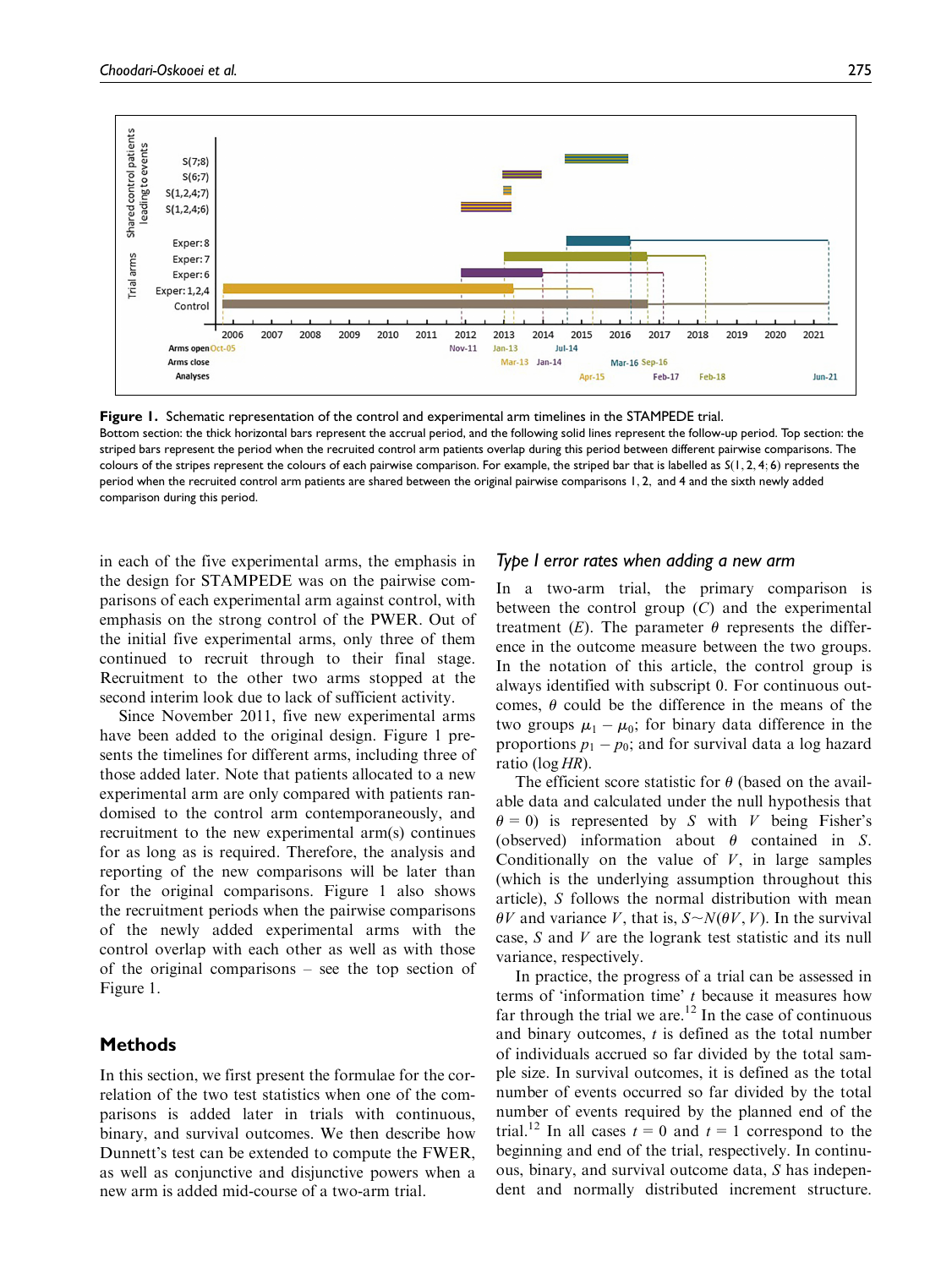| Outcome    | Treatment effect $(\theta)$                                                                                                                                            | Test statistics $(Z)$               | Fisher's information $(V)$                                                                     | Correlation between two comparisons |                                            |  |
|------------|------------------------------------------------------------------------------------------------------------------------------------------------------------------------|-------------------------------------|------------------------------------------------------------------------------------------------|-------------------------------------|--------------------------------------------|--|
|            |                                                                                                                                                                        |                                     |                                                                                                | Complete<br>overlap $(\rho_{12})$   | Partial<br>overlap $(\rho_{12}^*)$         |  |
| Continuous | $\theta_c = \mu_1 - \mu_0$                                                                                                                                             | $Z_1 = \theta_c \sqrt{V_c}$         | $V_c = \left(\frac{\sigma_0^2}{n_0} + \frac{\sigma_1^2}{An_0}\right)^{-1}$ $\frac{A}{A+1}$     |                                     | $\frac{A}{A+1}$ . $\frac{n_{0,12}}{n_0}$   |  |
|            | Binary<br>$\theta_{b_1} = p_1 - p_0$<br>$\theta_{b_2} = \log \left\{ \frac{p_1(1-p_0)}{p_0(1-p_1)} \right\}$<br>$\theta_{b_3} = \log \left\{ \frac{p_1}{p_0} \right\}$ | $Z_1 = \theta_{b_1} \sqrt{V_{b_1}}$ | $V_{b_1} = \left(\frac{p_0(1-p_0)}{n_0} + \frac{p_1(1-p_1)}{An_0}\right)^{-1}$ $\frac{A}{A+1}$ |                                     | $\frac{A}{A+1}$ . $\frac{n_{0,12}}{n_0}$   |  |
|            |                                                                                                                                                                        | $Z_1 = \theta_{b_2} \sqrt{V_{b_2}}$ | $V_{b_2} = \left(\frac{1}{n_0p_0(1-p_0)} + \frac{1}{An_0p_1(1-p_1)}\right)^{-1}$               | $\frac{A}{A+1}$                     | $\frac{A}{A+1} \cdot \frac{n_{0,12}}{n_0}$ |  |
|            |                                                                                                                                                                        | $Z_1 = \theta_{b_3}\sqrt{V_{b_3}}$  | $V_{b_3} = \left(\frac{1-p_0}{n_0p_0} + \frac{1-p_1}{An_0p_1}\right)^{-1}$                     | $\frac{A}{A+1}$                     | $\frac{A}{A+1}$ . $\frac{n_{0,12}}{n_0}$   |  |
| Survival   | $\theta_s = \log(HR)$                                                                                                                                                  | $Z_{1} = \theta_{s}\sqrt{V_{s}}$    | $V_{s} = \left(d \frac{A}{(1 + A)^{2}}\right)^{-1}$                                            | $\frac{A}{A+1}$                     | $\frac{A}{A+1} \cdot \frac{e_{0,12}}{e_0}$ |  |

Table 1. Treatment effects, test statistics, expected information, and correlation between the test statistics of pairwise comparisons in trials with continuous, binary, and survival outcomes, with common allocation ratio (A).

 $\rho_{12}$ : correlation when there is complete overlap between pairwise comparisons.  $\rho_{12}^*$ : correlation when only  $n_{0,\,12}({\bf e}_{0,\,12})$  control arm observation (events) overlaps between comparisons 1 and 2.  $n_{0.12}(e_{0.12})$ , shared observations (events) in control arm;  $n_0(e_0)$ , total observations (events) in control arm; d, all events.

This means that at information times  $t_1, t_2, \ldots, t_i$ , the increments  $S(t_1), S(t_2) - S(t_1), \ldots, S(t_j) - S(t_{j-1})$  are independently and normally distributed.

Furthermore, the Z-test statistic can be expressed in terms of the efficient score statistic S and Fisher's inforterms of the efficient score statistic 3 and Fisher s information as  $Z = S/\sqrt{V}$ . The Z-test statistic is (approximation as  $Z = S/VV$ . The Z-test statistic is (approximately) normally distributed  $Z \sim N(\theta \sqrt{V}, 1)$  and has the same independent increment property as that of S. For example, in trials with continuous outcomes, where the aim is to test that the outcome of  $n_1$  individuals in experimental treatment  $E_1$  is on average smaller (here smaller means better, for example, blood pressure) than that of  $n_0$  individuals in control group (C), the null hypothesis  $H_0^1$ :  $\mu_1 \ge \mu_0$  is tested against the (one-sided) alternative hypothesis  $H_1^1$ :  $\mu_1 < \mu_0$ . In this case, the type I error rate is a predefined value  $\alpha_1 = \Phi(z_{\alpha_1})$ where  $\Phi(.)$  is the normal probability distribution function. Denote  $Z_1$  the standardised test statistics for  $E_1$ versus control. Under  $H_0$ , the distribution of the z-test statistics is standard normal,  $N(0, 1)$ . Table 1 presents the test statistics for continuous, binary, and survival outcomes with the corresponding Fisher's (observed) information.

If a different experimental arm,  $E_2$  is compared with the control treatment  $C$  in another independent trial, the corresponding null hypothesis is  $H_0^2$ :  $\mu_2 \ge \mu_0$  with the type I error rate being similarly defined as  $\alpha_2$ . Magirr et al.<sup>13</sup> showed that the FWER is maximised under the global null hypothesis,  $H_0^G$ , that is, when the mean outcome in each of the experimental arms is equal to that of the control arm,  $H_0^G : \theta_1^0 = \theta_2^0 = 0$ . In the above scenario, since the two trials are independent, the overall type I error rate (FWER) of the two comparisons,  $k = 1, 2$ , can be calculated using the Sidák<sup>14</sup> formula

$$
FWER_S = \Pr(\text{reject at least one } H_0^k | H_0^G)
$$
  
= 
$$
\Pr(\text{reject } H_0^1 \text{ or } H_0^2 | H_0^G)
$$
  
= 
$$
1 - \Pr(\text{accept } H_0^1 \text{ and } H_0^2 | H_0^G)
$$
  
= 
$$
1 - (1 - \alpha_1)(1 - \alpha_2)
$$

When  $\alpha_1 = \alpha_2 = \alpha$ 

$$
FWER_S = 1 - (1 - \alpha)^2 \tag{1}
$$

where subscript  $S$  stands for  $\text{Sid}'_4$ . If the control arm observations are shared between the two pairwise comparisons, one can replace the term  $(1 - \alpha)^2$  in equation (1) to allow for the correlation between the two test statistics  $Z_1$  and  $Z_2$ , that is, the correlation induced by the shared control arm information. Dunnett<sup>8</sup> provided an analytical formula to estimate the FWER when all the comparisons start and conclude at the same time, that is, when all control arm observations overlap between different comparisons. In the above scenario, the FWER can be calculated using

$$
FWER_D = 1 - \Phi_2(z_{1-\alpha_1}, z_{1-\alpha_2}; \rho_{12})
$$
 (2)

where  $\Phi_2(:, \rho_{12})$  is the standard bivariate normal probability distribution function and  $\rho_{12}$  is the correlation between  $Z_1$  and  $Z_2$  at the final analysis. With equal allocation ratio  $A = A_1 = A_2$  across all experimental arms,  $\rho_{12} = A/A + 1$ , for example,  $\rho_{12} = 0.5$  when  $n_0 = n_1 = n_2$ .<sup>8</sup>

The formula for  $\rho_{12}$  can be extended for the scenario when  $E_2$  is started later than  $E_1$  and C overlaps with both of them, that is, when only some of the control arm observations are shared between the two comparisons. This scenario is quite common in platform trials where new experimental arms can be added to the previous sets of pairwise comparisons, and recruitment to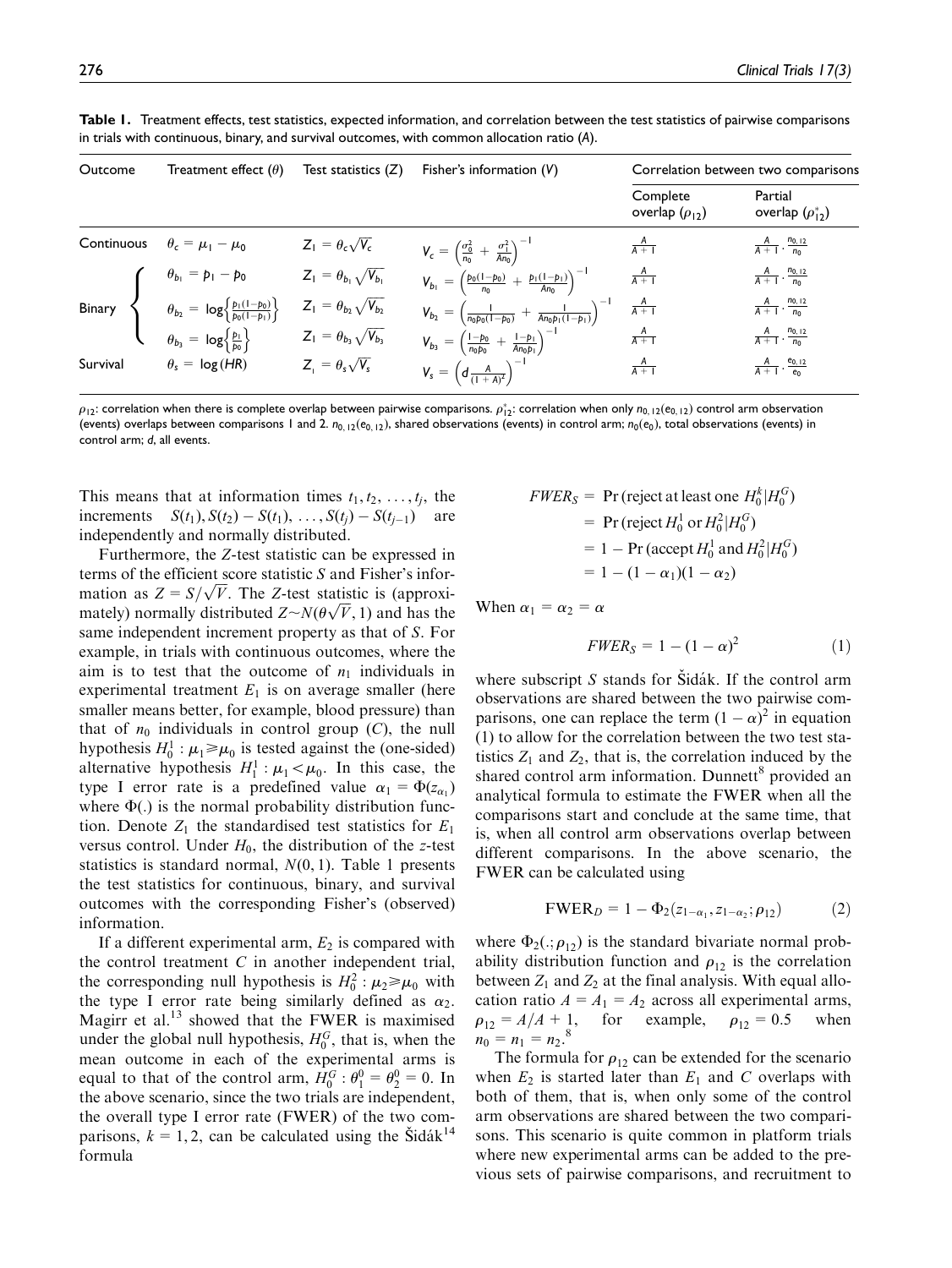the new experimental and control arms continues until the planned end of that comparison. To achieve this, we make use of the asymptotic properties of the efficient score statistic and the z-test statistic. It has been shown that over time, the sequence of z-test statistics approximately has an independent and normally distributed increment structure for the estimators of the treatment effects presented in Table  $1.^{12,15}$  This means that at information time  $t'$ 

$$
\sqrt{N(t^{\prime})}Z(t^{\prime}) = \sqrt{N(t)}Z(t) + \sqrt{N(t^{\prime}) - N(t)}Z(t^{\prime} - t)
$$

where  $N(t')$  and  $N(t)$  are the total sample sizes at information times  $t'$  and  $t$ . With equal allocation ratio to both experimental arms, if  $n_{0,12}$  control arm observations (where  $0) are shared between the two$ comparisons, the correlation between  $Z_1$  and  $Z_2$  can be calculated using equation  $(3)$  – see online Supplemental Appendix for analytical derivations and more complex formula for the case of unequal allocation ratio between comparisons

$$
\rho_{12}^* = \frac{A}{A+1} \cdot \frac{n_{0,12}}{n_0} \tag{3}
$$

Note that the factor  $n_{0,12}/n_0$  is bounded by [0, 1] with the upper bound equal to 1 when  $n_{0, 12} = n_0$  (i.e. when the two comparisons start and finish at the same time), and the lower bound equal to 0 when there is no shared observation in the control arm – in which case,  $FWER<sub>D</sub>$  converges to  $FWER<sub>S</sub>$ .

Our analytical derivation shows that equation (3) applies to both continuous and binary outcome measures. However, in survival outcomes, the ratio  $n_{0, 12}/n_0$ should be replaced with the ratio of the shared events in the control arm, that is,  $e_{0,12}/e_0$  see Supplemental Appendix for analytical derivations and also the more complicated formula for unequal allocation ratio. Table 1 shows the corresponding formula for  $\rho_{12}^*$  by the type of outcome measure.

#### Power when adding a new arm

The power of a clinical trial is the probability that under a particular target treatment effect  $\theta^1$ , a truly effective treatment is identified at the final analysis. In multi-arm designs, per-pair (pairwise) power  $(\omega)^{16}$  calculates this probability for a given experimental arm against the control. In multi-arm settings, however, there are other definitions of power that might be of interest – depending on the objective of the trial. In the above setting where there are two comparisons, define the target treatment effects under the alternative hypothesis for each of the comparisons as  $\theta_1^1$  and  $\theta_2^1$ , respectively. Disjunctive (any-pair) power is the probability of showing a statistically significant effect under the targeted effects for at least one comparison

$$
\Omega_d = \Pr(\text{reject at least one } H_0^k | \theta_1 = \theta_1^1, \theta_2 = \theta_2^1)
$$
  
= 1 - Pr(accept  $H_0^1$  and  $H_0^2 | \theta_1 = \theta_1^1, \theta_2 = \theta_2^1)$ 

when the two comparisons,  $k = 1, 2$ , are independent, that is,  $\rho_{12} = 0$ , disjunctive power  $(\Omega_d)$  is defined as

$$
\Omega_d = 1 - (1 - \omega_1)(1 - \omega_2) \tag{4}
$$

If  $\rho_{12} \neq 0$ , then  $\Omega_d$  is calculated using

$$
\Omega_d = 1 - \Phi_2(z_{1-\omega_1}, z_{1-\omega_2}; \rho_{12}) \tag{5}
$$

Conjunctive (all-pairs) power is the probability of showing a statistically significant effect under the targeted effects for all comparison pairs. When the two tests are independent, conjunctive power  $(\Omega_c)$  is

$$
\Omega_c = \text{Pr}\left(\text{reject all } H_0^k | \theta_1 = \theta_1^1, \theta_2 = \theta_2^1\right)
$$
  
= \Pr\left(\text{reject } H\_0^1 \text{ and } H\_0^2 | \theta\_1 = \theta\_1^1, \theta\_2 = \theta\_2^1\right)  
= \omega\_1 \cdot \omega\_2

Given the correlation  $\rho_{12}$ , then  $\Omega_c$  is calculated using

$$
\Omega_c = \Phi_2(z_{\omega_1}, z_{\omega_2}; \rho_{12}) \tag{6}
$$

If a new experimental arm is added later on, the corresponding formula for  $\rho_{12}^*$  in Table 1 can be used to calculate both disjunctive  $(\Omega_d)$  and conjunctive  $(\Omega_c)$ powers in this scenario.

#### **Results**

In this section, we first show the results of our simulations to explore the validity of equation (3) to estimate  $\rho_{12}^*$  and to study the impact of the timing of the addition of a new experimental arm on the FWER and different types of power. Because of the censoring, survival outcomes are generally considered the most complex type of outcomes listed in Table 1. We conduct our simulations in this setting. Then, we estimate the correlation structure between the test statistics of different comparisons in the STAMPEDE trial, including the first three of the added arms to the original set of comparisons. Finally, to illustrate the design implications in planned scenarios, we show an application in the design of the RAMPART trial.

#### Simulation design

In our simulations, we considered a hypothetical threearm trial with one control, C, and two experimental arms  $(E_1 \text{ and } E_2)$ . We applied similar design parameters to those in the article by Royston et al.<sup>16</sup> – see Section 2.7.1–taking median survival for the time-to-event outcome of 1 year (hazard  $\lambda_1 = 0.693$  in control arm). We generated individual time-to-event patient data from an exponential distribution and estimated the correlation between the test statistics of the two pairwise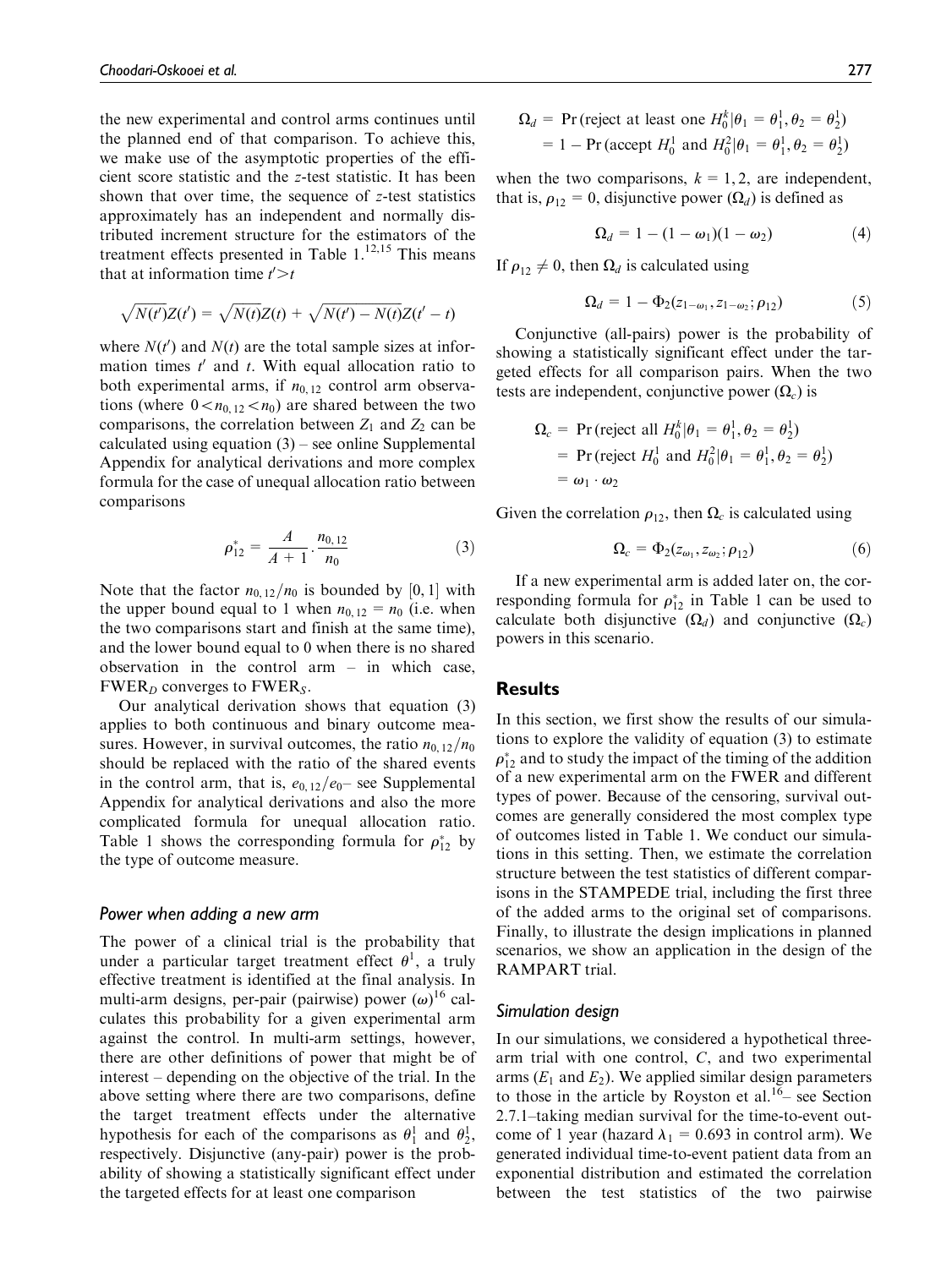Table 2. Three different trial designs for each pairwise comparison of experimental arm versus control in a three-arm trial.

| Scenario |     | $e_0$ | no  | Overall trial<br>period |
|----------|-----|-------|-----|-------------------------|
|          | 0.5 | 40 I  | 789 | 2.36                    |
| 2        |     | 264   | 545 | 2.18                    |
| 3        |     | 196   | 389 | 2.33                    |

Key: A, allocation ratio;  $e_0$ , total control arm events required;  $n_0$ , number of patients accrued to control arm by the end of trial; overall trial period, duration (in time units) up to the final analysis.

comparisons  $Z_1$  and  $Z_2$  when  $E_2$  was initiated at different time points after the start of the experimental arm  $E_1$  and control. Accrual rates were assumed to be uniform throughout (across the platform) and set to 500 patients per unit time for both comparisons.

As in the STAMPEDE trial, the comparison set of patients for the deferred experimental arm  $E<sub>2</sub>$  are the contemporaneously recruited control arm C individuals. This means that in our simulations, recruitment to the control arm continued until conclusion of that required for the  $E_2$  comparison. As for the final stage of STAMPEDE, the design significance level and power were chosen as  $\alpha_i = 0.025$  and  $\omega_i = 0.9$ ,  $i = 1, 2$ in all scenarios. The target hazard ratio under the alternative hypothesis in both pairwise comparisons was 0:75. To investigate the FWER under different allocation ratios, we carried out our simulations under three allocation ratios of  $A = \{0.5, 1, 2\}$ . Table 2 presents details of the design parameters, including trial timelines, in each pairwise comparison for different values of A. Calculations for Table 2 were done in Stata using the nstage programme.<sup>17</sup> In simulations, 50,000 replications were generated in each scenario.

Finally, the main aim of our simulation study is to explore the impact of the timing of adding a new experimental arm on the correlation structure and the value of the FWER. For this reason, only one original comparison was included in our simulations. In the following sections and Discussion, we discuss how the FWER can be strongly controlled and address other relevant design issues, when more pairwise comparisons start at the beginning.

#### Simulation results

The results are summarised in Tables 3 and 4. Table 3 shows the values of the correlation between the test statistics of the two pairwise comparisons as computed from the corresponding equation for  $\rho_{12}^*$  in Table 1, by the timing of when the second experimental arm  $E_2$ was added. We estimated the number of shared control arm events,  $e_{0,12}$ , via simulation. For each scenario, we also simulated individual patient data under the null hypothesis and computed both test statistics, which were then used to estimate the correlation between them. The results are also included in Table 3, that is,  $\hat{\rho}_{12}^*$ . The results indicate that the estimates  $\hat{\rho}_{12}^*$  accord well with the corresponding values obtained from the formula in all experimental conditions – they mostly differed in the third decimal place.

The results for each allocation ratio indicate that when  $E_2$  starts later than  $E_1$  and C, the estimates  $\hat{\rho}_{12}^*$ and the FWER are driven by the shared control arm events between the two pairwise comparisons (see Table 3). The higher the number of the shared control

**Table 3.** Estimates and real values of the correlation between the test statistics of the two pairwise comparisons,  $Z_1$  and  $Z_2$ , by the timing of the addition of experimental arm  $E_2$ .

| Time $E_2$<br>started | Allocation Ratio $=$ 0.5        |               |                     |             | Allocation Ratio $=$ 1          |               |                     |             | Allocation Ratio $= 2$          |               |                     |             |
|-----------------------|---------------------------------|---------------|---------------------|-------------|---------------------------------|---------------|---------------------|-------------|---------------------------------|---------------|---------------------|-------------|
|                       | Shared<br>control<br>arm events | $\rho_{12}^*$ | $\hat{\rho}_{12}^*$ | <b>FWER</b> | Shared<br>control<br>arm events | $\rho_{12}^*$ | $\hat{\rho}_{12}^*$ | <b>FWER</b> | Shared<br>control<br>arm events | $\rho_{12}^*$ | $\hat{\rho}_{12}^*$ | <b>FWER</b> |
| 0.0                   | 401                             | 0.33          | 0.33                | 0.047       | 264                             | 0.50          | 0.50                | 0.045       | 196                             | 0.66          | 0.66                | 0.043       |
| 0.2                   | 348                             | 0.29          | 0.29                | 0.048       | 226                             | 0.43          | 0.43                | 0.046       | 170                             | 0.58          | 0.57                | 0.044       |
| 0.4                   | 298                             | 0.25          | 0.25                | 0.048       | 189                             | 0.36          | 0.36                | 0.047       | 144                             | 0.49          | 0.49                | 0.045       |
| 0.6                   | 249                             | 0.20          | 0.20                | 0.048       | 155                             | 0.29          | 0.29                | 0.048       | 2                               | 0.41          | 0.40                | 0.046       |
| 0.8                   | 204                             | 0.17          | 0.16                | 0.049       | 123                             | 0.23          | 0.23                | 0.048       | 98                              | 0.33          | 0.33                | 0.047       |
| 1.0                   | 161                             | 0.13          | 0.14                | 0.049       | 94                              | 0.18          | 0.18                | 0.049       | 77                              | 0.26          | 0.26                | 0.048       |
| 1.2                   | 122                             | 0.10          | 0.10                | 0.049       | 67                              | 0.13          | 0.13                | 0.049       | 58                              | 0.20          | 0.20                | 0.049       |
| 1.4                   | 87                              | 0.07          | 0.07                | 0.049       | 45                              | 0.09          | 0.09                | 0.049       | 41                              | 0.14          | 0.15                | 0.049       |
| 1.6                   | 57                              | 0.05          | 0.05                | 0.049       | 26                              | 0.05          | 0.05                | 0.049       | 26                              | 0.09          | 0.08                | 0.049       |
| 1.8                   | 33                              | 0.03          | 0.03                | 0.049       | 2                               | 0.02          | 0.03                | 0.049       | 15                              | 0.05          | 0.07                | 0.049       |
| 2.0                   | 14                              | 0.01          | 0.02                | 0.050       | 3                               | 0.01          | 0.01                | 0.050       | 6                               | 0.02          | 0.04                | 0.049       |

FWER: familywise type I error rate.

The values for  $\rho_{12}^*$  are calculated from equation (3). The estimates  $\hat{\rho}_{12}^*$  are obtained from simulating individual patient data. The number of trial-level replicates is 50,000 in all experimental conditions.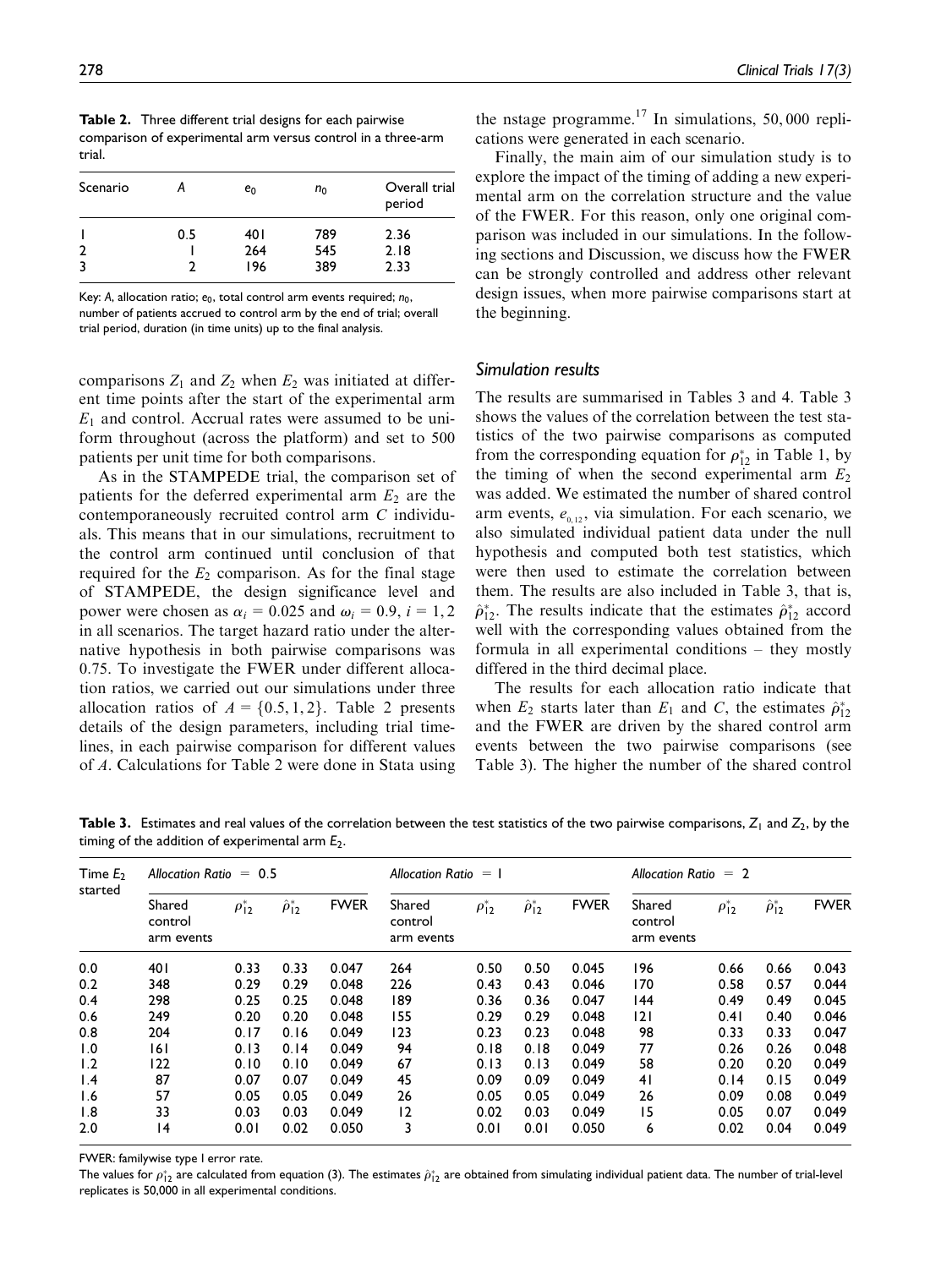| Time $E_2$<br>started | Allocation Ratio $=$ 0.5 |            |              | Allocation Ratio $= 1$ |            |              | Allocation Ratio $= 2$ |            |            |
|-----------------------|--------------------------|------------|--------------|------------------------|------------|--------------|------------------------|------------|------------|
|                       | $\rho_{12}^*$            | $\Omega_d$ | $\Omega_{c}$ | $\rho_{12}^*$          | $\Omega_d$ | $\Omega_{c}$ | $\rho_{12}^*$          | $\Omega_d$ | $\Omega_c$ |
| 0.0                   | 0.33                     | 0.977      | 0.823        | 0.50                   | 0.968      | 0.833        | 0.66                   | 0.956      | 0.844      |
| 0.2                   | 0.29                     | 0.979      | 0.821        | 0.43                   | 0.972      | 0.828        | 0.58                   | 0.963      | 0.837      |
| 0.4                   | 0.25                     | 0.980      | 0.819        | 0.36                   | 0.975      | 0.825        | 0.49                   | 0.968      | 0.832      |
| 0.6                   | 0.20                     | 0.983      | 0.817        | 0.29                   | 0.979      | 0.821        | 0.41                   | 0.972      | 0.827      |
| 0.8                   | 0.17                     | 0.984      | 0.816        | 0.23                   | 0.982      | 0.819        | 0.33                   | 0.977      | 0.823      |
| 1.0                   | 0.13                     | 0.986      | 0.815        | 0.18                   | 0.984      | 0.817        | 0.26                   | 0.980      | 0.820      |
| 1.2                   | 0.10                     | 0.987      | 0.813        | 0.13                   | 0.986      | 0.815        | 0.20                   | 0.983      | 0.817      |
| $\mathsf{I}$ .4       | 0.07                     | 0.988      | 0.812        | 0.09                   | 0.987      | 0.813        | 0.14                   | 0.985      | 0.815      |
| 1.6                   | 0.05                     | 0.988      | 0.812        | 0.05                   | 0.988      | 0.812        | 0.09                   | 0.987      | 0.813      |
| 1.8                   | 0.03                     | 0.989      | 0.811        | 0.02                   | 0.989      | 0.810        | 0.05                   | 0.988      | 0.812      |
| 2.0                   | 0.01                     | 0.990      | 0.810        | 0.01                   | 0.990      | 0.810        | 0.02                   | 0.989      | 0.810      |

**Table 4.** Disjunctive ( $\Omega_d$ ) and conjunctive ( $\Omega_c$ ) powers by the timing of the addition of the second arm and the correlation between the test statistics of the two pairwise comparisons.

arm events, the lower the value of the FWER is because  $\rho_{12}^*$  is higher. The FWER reaches its maximum when there is no shared information between the two pairwise comparisons at which point equation (1) can be used to calculate the FWER. This is when the two pairwise comparisons are effectively two completely independent trials in one protocol. In this case, Bonferroni correction can also provide a good approximation, that is,  $\alpha_1 + \alpha_2 = 0.05$ . The results indicate that even for a correlation of as high as 0:30, the Bonferroni correction provides a good approximation. This correlation threshold corresponds to an overlap (in terms of 'information time') of about 60% between the newly added comparison and that of the existing one for an equal allocation ratio  $(A = 1)$ . If more individuals are allocated to the control arm (i.e.  $A\lt 1$ ), the amount of overlap has to be even higher to achieve this correlation threshold, for example, about 87% when  $A\leq 1$  in our simulations for either experimental arm.

Furthermore, it is evident from our simulations that when more individuals are allocated to the control arm (i.e.  $A \leq 1$ ), the timing of adding a new experimental arm has very little impact on the value of the FWER. For an equal allocation ratio  $(A = 1)$ , the impact on the FWER is modest, whereas for the uncommon scenario of allocation ratio  $A > 1$ , the impact is moderate. Therefore, in many multi-arm trials, where often more individuals are allocated to the control arm than each experimental arm, the timing of the addition of a new experimental arm is unlikely to be a major issue.

Finally, Table 4 presents the disjunctive and conjunctive powers in each scenario. The results indicate that the timing of the addition of the new arm has more impact on both types of powers. Nonetheless, the impact is still relatively low – particularly, when the allocation ratio is less than one. However, the degree of overlap affects the two types of powers in opposite directions. While conjunctive power decreases with smaller overlap, disjunctive power increases in such scenario.

#### FWER of STAMPEDE when new arms were added

In this section, we calculate the correlation between the test statistics of different pairwise comparisons in STAMPEDE when new arms are added. The newly added therapies look to address different research questions than those of the original comparisons. When the first new experimental arm was added, STAMPEDE had only three experimental arms open to accrual because arms  $E_3$  and  $E_5$  were stopped at their second interim look. The new experimental arms  $E_6$ ,  $E_7$ , and  $E_8$ were added in November 2011, January 2013, and July 2014, respectively. The final stage design parameters of the three added comparisons were similar to those of the original comparisons (i.e. final stage sig. level and power of  $\alpha_i = 0.025$  and  $\omega_i = 0.90$ ), except that their allocation ratio was set as  $A_6 = A_7 = A_8 = 1$ . Some of the control arm patients recruited from the start of  $E_6$ and  $E_7$  are shared between the original family and the new comparisons – see the top section of Figure 1. In all three added comparisons, the final analysis takes place when 267 primary outcome events are observed in the contemporaneously randomised control arm patients.

To calculate the correlation between different test statistics, we needed to estimate (or predict) the shared control arm events of the corresponding pairwise comparisons – Section B of Supplemental Appendix explains this in detail. As the results in Table 1 in Supplemental Appendix show, only seven common control arm primary outcome events were expected to be shared between  $E_7$  and the original family of pairwise comparisons at their respective primary analysis. For the  $E_6$  comparison, the (expected) number of common control arm primary outcome events is 77, but it is still a small fraction of the total events required at its main analysis. As a result, the correlations between the corresponding test statistics are quite low in both cases, that is,  $\hat{\rho}_{k6}^* = 0.12$  and  $\hat{\rho}_{k7}^* = 0.01$ ,  $k = 1, 2, 4$ . Between  $E_6$  and  $E_7$  comparisons, the number of shared primary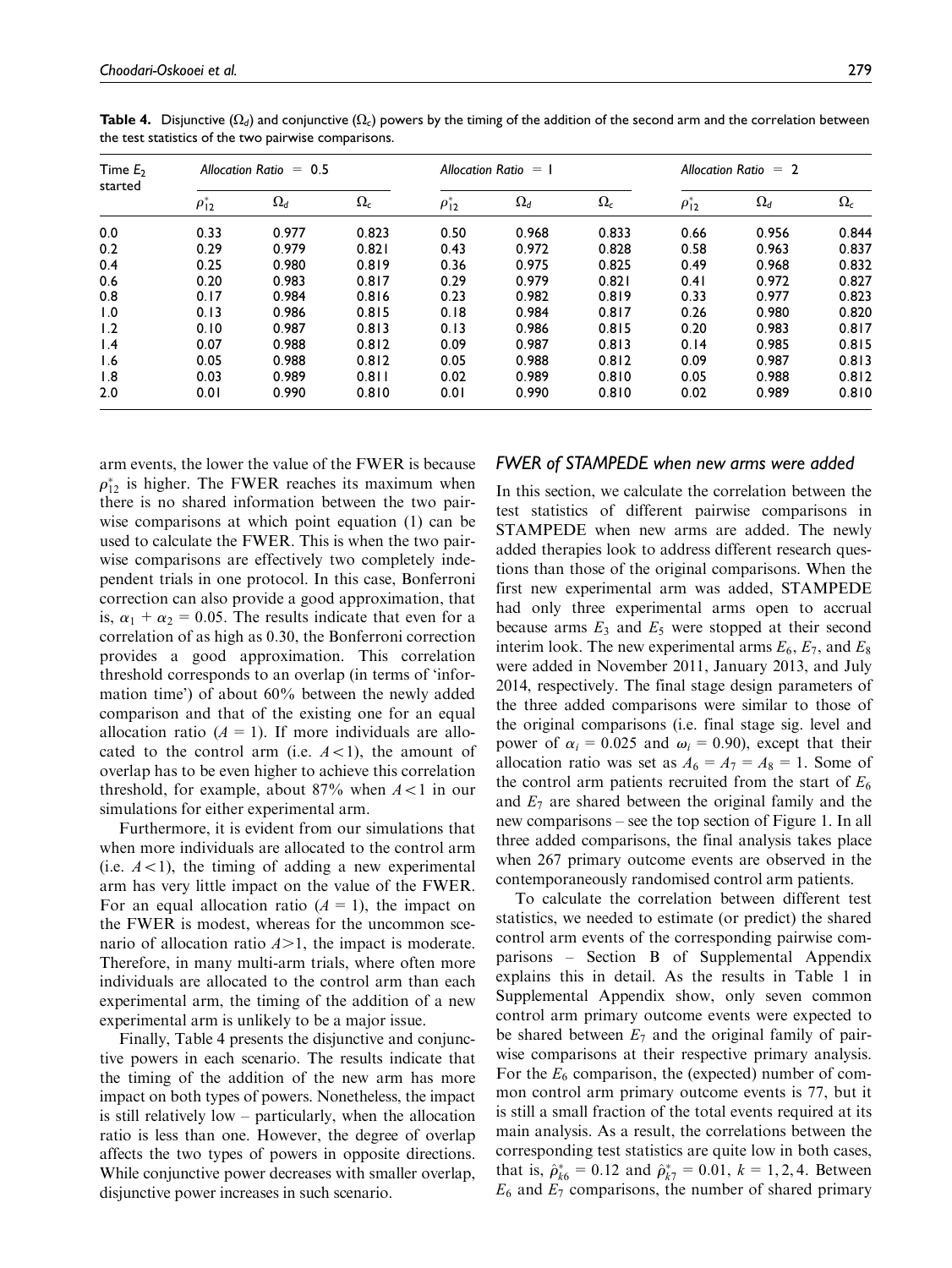events was expected to be higher ( $e_{0,12} = 92$ ) which will result in a slightly higher correlation. But, even in this case, the correlation is well below 0:30. Not only do the first three added comparisons pose distinct research questions, the correlation between the test statistics of the corresponding pairwise comparisons are very low. If the strong control of the FWER was required for the three added arms, the simple Bonferroni correction could have been used to approximate Dunnett's correction since both the correlation and the amount of overlap between the three comparisons were very low.

#### Design application: RAMPART trial

Renal Adjuvant MultiPle Arm Randomised Trial (RAMPART) is an international phase III MAMS trial of adjuvant therapy in patients with resected primary renal cell carcinoma (RCC) at high or intermediate risk of relapse. The control arm  $(C)$ , that is, active monitoring, and the first two experimental arms  $(E_1$  and  $E_2$ ), are due to start recruitment at the same time, with another experimental treatment  $(E_3)$  – which is in earlyphase development – expected to be added at least 2 years after the start of the first three arms. The deferred experimental arm,  $E_3$ , will share some of the control arm patients with the other two comparisons and only be compared against those recruited contemporaneously to the control arm over the same period. No head-to-head comparison of the experimental arms is planned, and all the stopping boundaries are prespecified. The trial design has passed both scientific and regulatory reviews, obtained approval from both the EMA and FDA, and started in mid-2018. During reviews of the design, it was deemed necessary to control the FWER at 2.5% (one-sided) in this trial, whether or not the deferred arm is added. Section C of Supplemental Appendix presents a table summary of the design for RAMPART – see [https://www.rampart](https://www.rampart-trial.org/)[trial.org/](https://www.rampart-trial.org/) for full details of the design and trial protocol.

We carried out simulations to investigate the impact of the timing of adding the third experimental arm on the FWER. This was done at 2 years, 3 years, and 4 years into the two original comparisons. The simulation results confirmed our findings that the timing of the addition of  $E_3$  has no practical impact on the value of FWER. Therefore, the overall (one-sided) type I error rate was proportionally split between the two comparisons that start at the same time and the deferred comparison, that is,  $E_3$  versus C, using the Dunnett correction. Note that in the two comparisons that start at the same time, there is a large proportion of shared control arm information. To make use of the induced correlation between the test statistics of these comparisons, simulations were used to approximate Dunnett probability in this case. Simulations showed that the final stage significance level of 0:0097 in all pairwise comparisons controls the overall FWER at 2:5% when the deferred arm is added later on. Our simulations also showed that the final stage significance level of the two original pairwise comparisons can be increased to 0.015 if  $E_3$  is not added to buy back the unspent type I error of the third pairwise comparison. This will decrease the required effective sample size, that is, events, in these two comparisons – see the last two columns of Table 2 in Supplemental Appendix – and will bring forward the (expected) timing of the final analysis in both the  $E_1$  versus C (~10 months) and  $E_2$ versus  $C$  ( $\sim$ 4 months) comparisons.

#### Strong control of FWER when required

Opinions differ as to whether the FWER needs to be strongly controlled in all multi-arm trials.<sup>9,6,18-21</sup> In our view, there are cases, such as examining different doses of the same drug, where the control of the FWER might be necessary to avoid offering a specific therapy an unfair advantage of showing a beneficial effect. However, in many multi-arm trials where the research treatments in the existing and added comparisons are quite different from each other, we would argue that greater focus should be on controlling each pairwise error rate. $9,22$  To support this view, consider the following: if two distinct experimental treatments are compared to a current standard in independent trials, it is accepted that there is no requirement for multiple testing adjustment.18 Therefore, it seems fallacious to impose an unfair penalty if these two hypotheses are instead assessed within the same protocol where both hypotheses are powered separately and appropriately. This is seen most clearly when the data remain entirely independent, for example, when these are nonoverlapping with effectively separate control groups. Moreover, the statistical reasoning behind the multiplicity adjustment is to limit the possibility of chance as the cause of significant finding. As Proschan and Waclawiw<sup>19</sup> point out, this becomes less compelling if each comparison answers a different scientific question. In Wason's 2014 review, this seems to be an emerging consensus among the broader scientific community (see Figure 2 in Wason et al. $<sup>6</sup>$  review).</sup>

The timing of adding a new research arm can be considered to be a design parameter. Therefore, like any other design parameter, its prespecification is a prerequisite to the exact calculation of the overall type I error rate. The prespecification of the timing enables the exact calculation of the correlation structure, that is, from formulas in Table  $1$  – which is then used by the Dunnett method to compute the overall type I and II error rates.

However, the findings from our simulations and analytical derivations indicate that by assuming no overlap between the new research arm and that of the existing comparisons, we can relax the requirement for the prespecification of the timing with minimal impact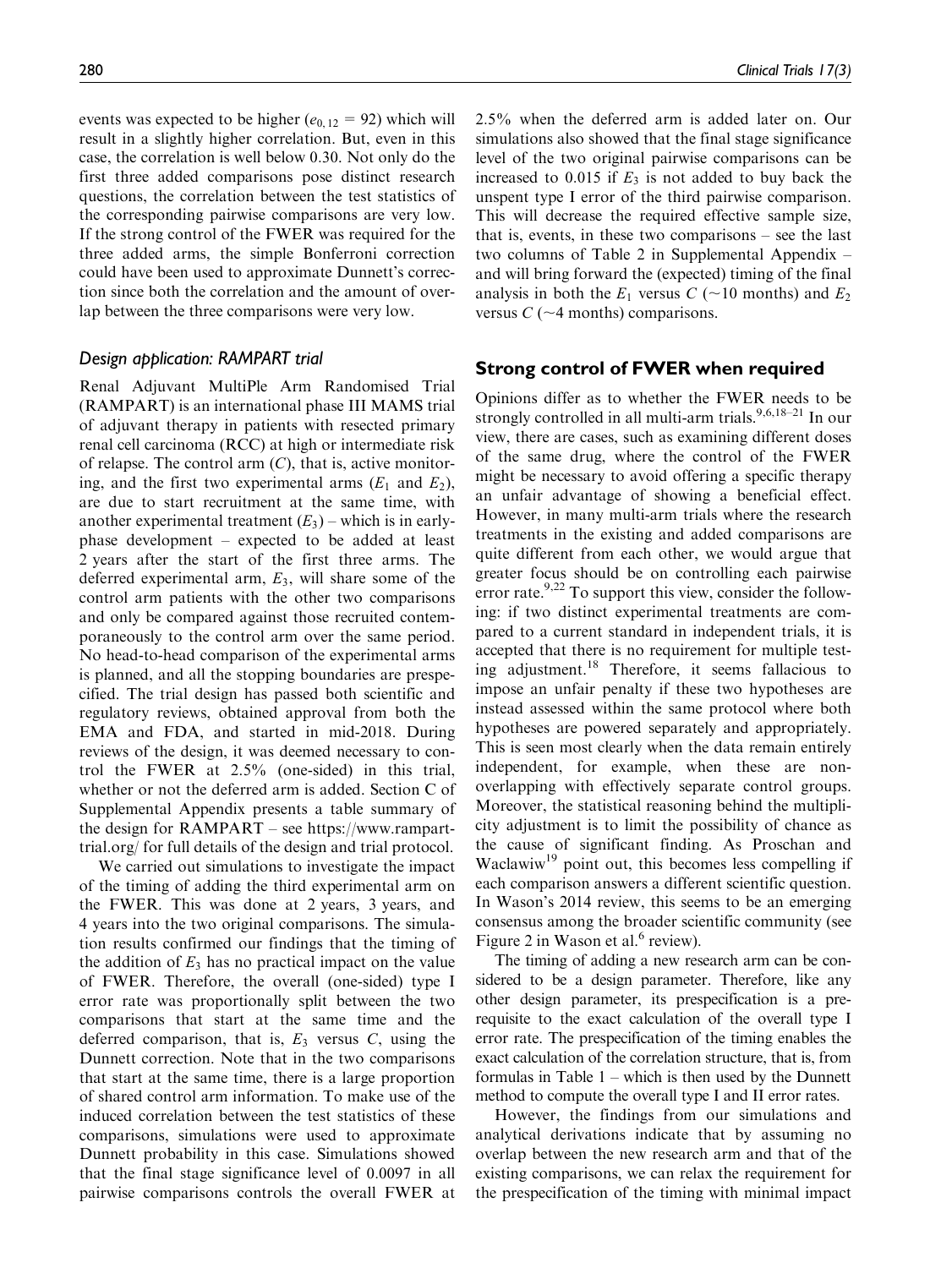

Figure 2. Strategies to control type I error rate when adding new experimental arms. Key: (1) allocation ratio for either of the new or ongoing comparisons; (2) for example,  $< 60\%$  of information time when A = 1; (3) correlation between the test statistics of pairwise comparisons; (4) K is the total number of pairwise comparisons, including the added arms.

on the FWER. The 'no-overlap' condition is when the FWER reaches its upper bound and is strongly controlled regardless of the timing of the addition of the new research arm. In the following, we describe how both the original comparisons and the added arm can be powered using this approach in both planned and unplanned scenarios.

Our results indicate that the timing of adding a new experimental arm to an ongoing multi-arm trial – where the allocation ratio is often one or less, that is, more patients are recruited to the control arm – is almost irrelevant in terms of changing the value of the FWER. Even in cases where there is an overlap (in terms of 'information time') of 60%, the impact on the increase of FWER can be negligible. The practical implication of this finding is that in cases where strong control of the FWER is required, one can simply divide the overall FWER by the total number of pairwise comparisons K, including the added arms, and take the worst-case scenario of complete independence and design the deferred arm with  $\alpha_K$  as an independent trial. In this case, they can be considered as separate trials and the new hypothesis can be powered separately and appropriately. If the FWER for the protocol as a whole is required to be controlled at a certain level, as in the RAMPART trial, then the overall type I error can be split accordingly between the original and added comparisons. This seems to be a practical strategy to control the FWER because in most cases the exact timing of the availability of a new experimental therapy may not be determined in advance. If the new experimental arm is not actually added, the final stage significance level of the original comparisons can be relaxed to achieve the target FWER. There might be situations where more experimental therapies are available later than planned at the design stage, that is, the unplanned scenario. In this case, one way to control the FWER for the new set of pairwise comparisons is to reduce the final significance level for the existing comparisons. But, this would increase the (effective) sample size of the existing comparisons and thus the overlap between the new and existing comparisons would increase – which in turn would affect FWER. In this case, a recursive procedure would be required to achieve the desired level for the FWER.

Finally, we emphasise that the decision to control the PWER or the FWER (for a set of pairwise comparisons) depends on the type of research questions being posed and whether they are related in some way, for example, testing different doses or duration of the same therapy in which case the control of the FWER may be required. These are mainly practical considerations and should be determined on a case-by-case basis in the light of the rationale for the hypothesis being tested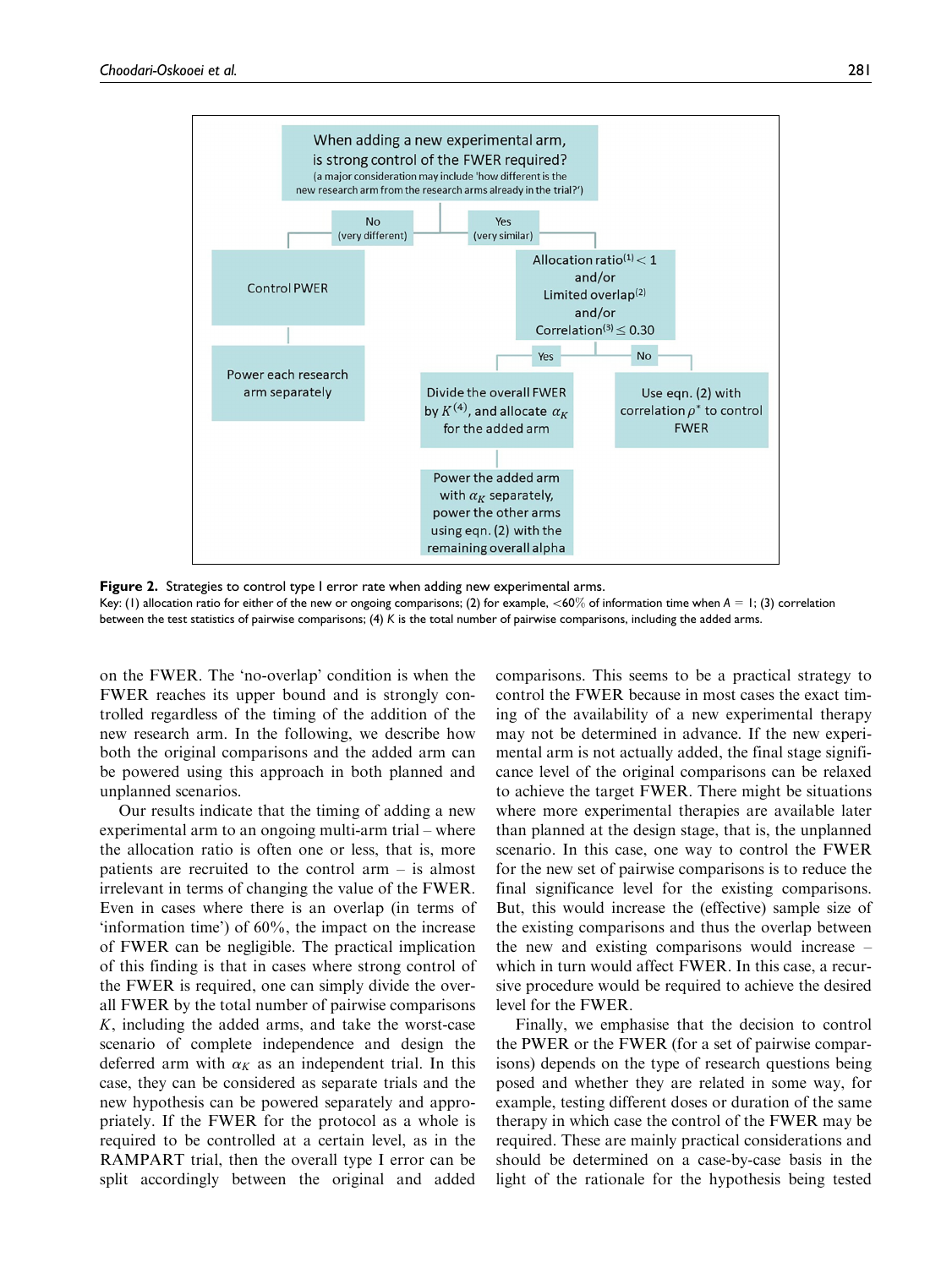and the aims of the protocol for the trial. Once a decision has been made to strongly control (or not) the FWER, Figure 2 summarises our guidelines on how to power the added comparison to guarantee strong control of the FWER. We believe this is a logical and coherent way to assess the control of type I error in most scenarios.

#### **Discussion**

It is practically advantageous to add new experimental arms to an existing trial since it not only prevents the often lengthy process of initiating a new trial but also it helps to avoid competing trials being conducted.<sup>1,2</sup> It also speeds up the evaluation of newly emerging therapies and can reduce costs and numbers of patients required.3,4 In this article, we studied the familywise type I error rate and power when new experimental arms are added to an ongoing trial.

Our results show that under the design conditions, the correlation between the test statistics of pairwise comparisons is affected by the allocation ratio and the number of common control arm shared observations in continuous and binary outcomes and primary outcome events in trials with survival outcomes. The correlation decreases if more individuals are proportionately allocated to the control arm. This correlation increases as the proportion of shared control arm information increases, and it reaches its maximum when the number of observations (in continuous and binary outcomes) or events (in survival outcomes) is the same in both pairwise comparisons. Our results also showed that the correlation between the pairwise test statistics and the FWER are inversely related. The higher the correlation, the lower the FWER.

We reiterate that in a platform protocol, the emphasis of the design should be on the control of the PWER if distinct research questions are posed in each pairwise comparison, particularly when there is little or no overlap between the comparisons. To support this, we would argue that the scientific community at large is increasingly judging the effects of treatments using meta-analysis rather than focusing on specific individual trial results.23 For this purpose, the readers and reviewers are not concerned about the value of type I error for each trial or a set of such trials.

Another relevant question in a multi-arm platform protocol is what constitutes a family of pairwise comparisons. Even in the multi-arm parallel group trials, as Miller<sup>24</sup> indicated: 'There is no hard-and-fast rules for where the family lines should be drawn .'... In platform trials, this is even more complicated. The difficulty in specifying a *family* arises mainly due to the dynamic nature of a platform trial, that is, stopping of accrual to experimental treatments for lack-of-benefit and/or adding new treatments to be tested during the course of the trial. The definition of a family in this context involves a subtle balancing of both practical and statistical considerations. The practical and non-statistical considerations can be more complex in nature, hence the need for (case-by-case) assessment. However, we (and many others) believe the most important criteria is the relatedness of the research questions.<sup>6,19,22</sup> A consideration that can help to decide the relatedness of the research questions may include 'how different is the target population for the added arm?' Moreover, therapies that emerge over time are more likely to be distinct rather than related, for example, different drugs entirely rather than doses of the same therapy. For this reason, each hypothesis is more likely to inform a different claim of effectiveness of previously tested agents. An example is the STAMPEDE platform trial where distinct hypotheses were being tested in each of the new experimental arms, and these do not contribute towards the same claim of effectiveness for an individual drug. In this case, the chance of a false-positive outcome for either claim of effectiveness is not increased by the presence of the other hypothesis.

Although we have focused on single-stage designs, our approach can easily be extended to the multi-stage setting where the stopping boundaries are prespecified. As we have shown in RAMPART, if there are interim stages in each pairwise comparison, the correlation between the test statistics of different pairwise comparisons at interim stages also contribute to the overall correlation structure. Similar correlation formula to those presented in Table 1 can be analytically derived, see Supplemental Appendix, to calculate the interim stages correlation structure. Our experience has shown that even in this case the correlation between the final stage test statistics principally drives the FWER. Our empirical investigation has indicated that even large changes in the correlation between the interim stage test statistics have minimal impact on the estimates of the FWER. Nonetheless, if researchers wish to have the flexibility of non-binding stopping guidelines, then the correlation structure can be estimated in the same manner as discussed in this article by considering the correlation between the final-stage test statistics only. In addition, in the multi-stage designs, there is a chance that some of the original arms are stopped for lack-ofbenefit. Even in this case, the FWER is strongly controlled at the prespecified level if the decision to add a new research arm is taken at the initial design stage, that is, planned scenario. However, in the unplanned scenario, the only way to control the FWER for the new set of pairwise comparisons is to suitably reduce the pairwise type I error rates for all the ongoing comparisons, that is, decrease their final significance level, due to the addition of the new research arm.

Furthermore, in our simulations, one experimental arm started with control at the beginning of the trial since the aim was to investigate the impact of the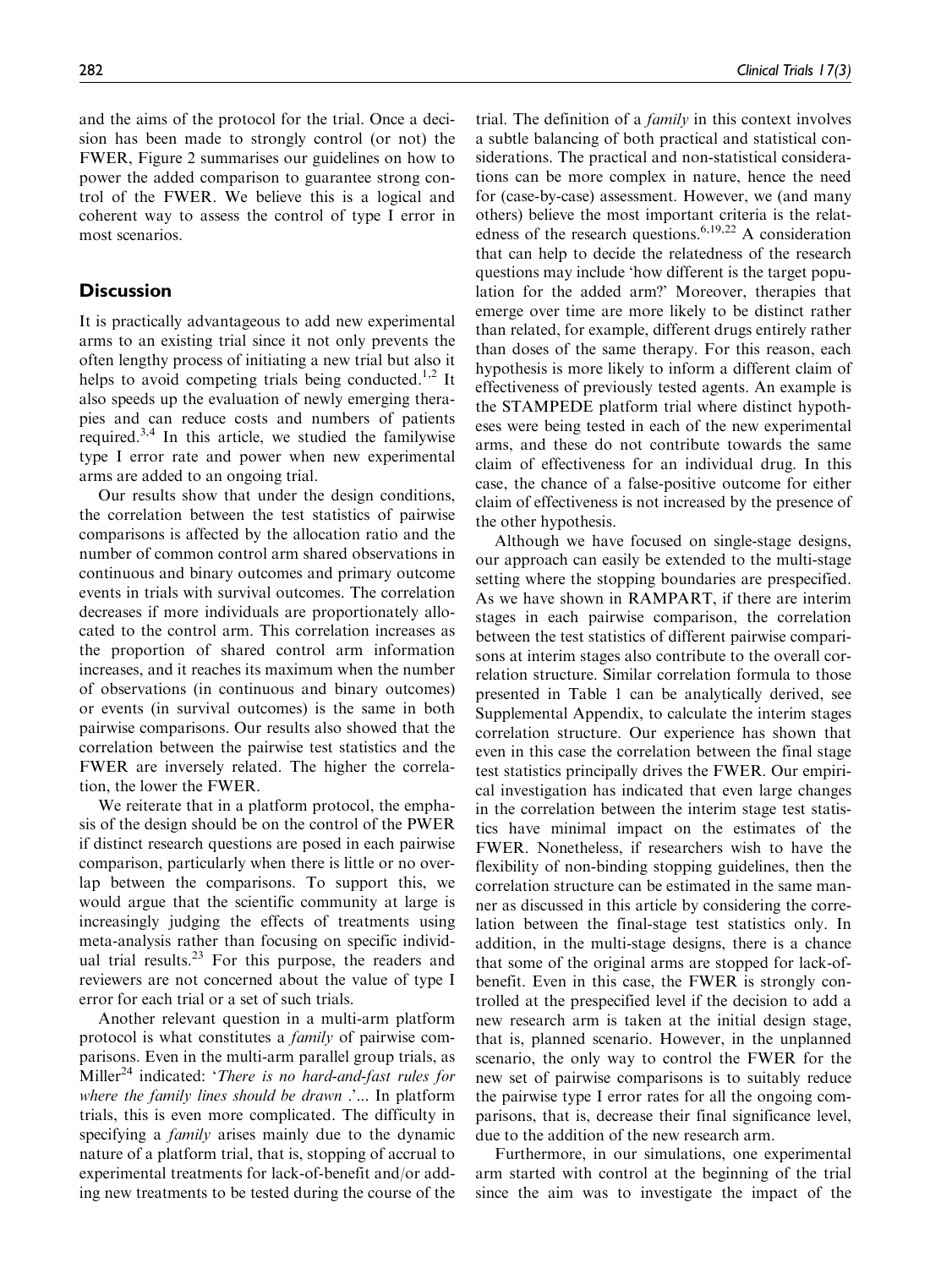timing of adding new experimental arms on the correlation structure and the value of the FWER. In many scenarios such as RAMPART and STAMPEDE, more than one experimental arms start at the same time in which case there will be substantial overlap in information between the pairwise comparison of these arms to control. If strong control of the FWER is required in this case, Dunnett's correction (i.e. equation (2)) should be used to calculate the proportion of the type I error rate that is allocated to each of these comparisons as we have done in the case of RAMPART.

Moreover, in some designs such as RAMPART, it is required to control the FWER at a prespecified level. In general, any unplanned adaptation would affect the FWER of a trial. This includes the unplanned addition of a new experimental arm. It will be possible to (strongly) control the FWER if the addition of new pairwise comparisons is planned at the design stage of an MAMS trial as we have shown in the RAMPART example. In this case, the introduction of a new hypothesis will be completely independent of the results of the existing treatments. In platform protocols in general, it becomes infeasible to control the FWER for all pairwise comparisons as new experimental treatments are added to the existing sets of pairwise comparisons.

In this article, we have investigated one statistical aspect of adding new experimental arms to a platform trial. The operational and trial conduct aspects also require careful consideration, some of which have already been addressed by Sydes et  $al.1$ <sup>1</sup> In this article, Sydes et al. put forward a number of useful criteria that can be thought about when considering the rationale for adding any new experimental arm. For example, in the STAMPEDE trial, the decisions to add new research arms have been made independently of the accumulating data from the ongoing comparisons. In other words, the decisions to add new arms have been driven by the need to assess new treatment regimens rather than results from the ongoing comparisons. To achieve this, there should be a mechanism in place to ensure that the committee that makes the decision to add an arm is blind to the accumulating results from the ongoing comparisons. Both statistical and conduct aspects require careful examination to efficiently determine whether and when new experimental arms can be added to an existing platform trial.

## Conclusion

The familywise type I error rate is mainly driven by the number of pairwise comparisons and the corresponding pairwise type I error rates. The timing of adding a new experimental arm to an existing platform protocol can have minimal, if any, impact on the FWER. The simple Bonferroni or Sidák correction can be used to approximate Dunnett's correction in equation (2) if there is not a substantial overlap between the new comparison and those of the existing ones, or when the correlation between the test statistics of the new comparison and those of the existing comparisons is small, less than, say, 0:30.

#### Acknowledgements

We are grateful to Professor Cyrus Mehta, Professor Patrick Royston, Professor Ian White, and Dr Tim Morris for their comments on the earlier version of this article. We also thank both the editor and reviewers for their helpful comments on the earlier version of this manuscript.

#### Declaration of conflicting interests

The author(s) declared no potential conflicts of interest with respect to the research, authorship, and/or publication of this article.

#### Funding

The author(s) disclosed receipt of the following financial support for the research, authorship, and/or publication of this article: This work was supported by the Medical Research Council (grant number MC\_UU\_12023/29).

#### ORCID iDs

Babak Choodari-Oskooei **b** [https://orcid.org/0000-0001-](https://orcid.org/0000-0001-7679-5899) [7679-5899](https://orcid.org/0000-0001-7679-5899)

Matthew R Sydes **b** <https://orcid.org/0000-0002-9323-1371>

#### Supplemental material

Supplemental material for this article is available online.

#### References

- 1. Sydes MR, Parmar MK, Mason MD, et al. Flexible trial design in practice – stopping arms for lack-of-benefit and adding research arms mid-trial in STAMPEDE: a multiarm multi-stage randomized controlled trial. Trials 2012;  $13 \cdot 168$
- 2. Elm JJ, Palesch YY, Koch GG, et al. Flexible analytical methods for adding a treatment arm mid-study to an ongoing clinical trial. J Biopharm Stat 2012; 22(4): 758–772.
- 3. Cohen DR, Todd S, Gregory WM, et al. Adding a treatment arm to an ongoing clinical trial: a review of methodology and practice. Trials 2015; 16: 179.
- 4. Ventz S, Alexander BM, Parmigiani G, et al. Designing clinical trials that accept new arms: an example in metastatic breast cancer. J Clin Oncol 2017; 35(27): 3160–3168.
- 5. Sydes MR, Parmar MK, James ND, et al. Issues in applying multi-arm multi-stage methodology to a clinical trial in prostate cancer: the MRC STAMPEDE trial. Trials 2009; 10: 39.
- 6. Wason JMS, Stecher L and Mander AP. Correcting for multiple-testing in multi-arm trials: is it necessary and is it done. Trials 2014; 15: 364.